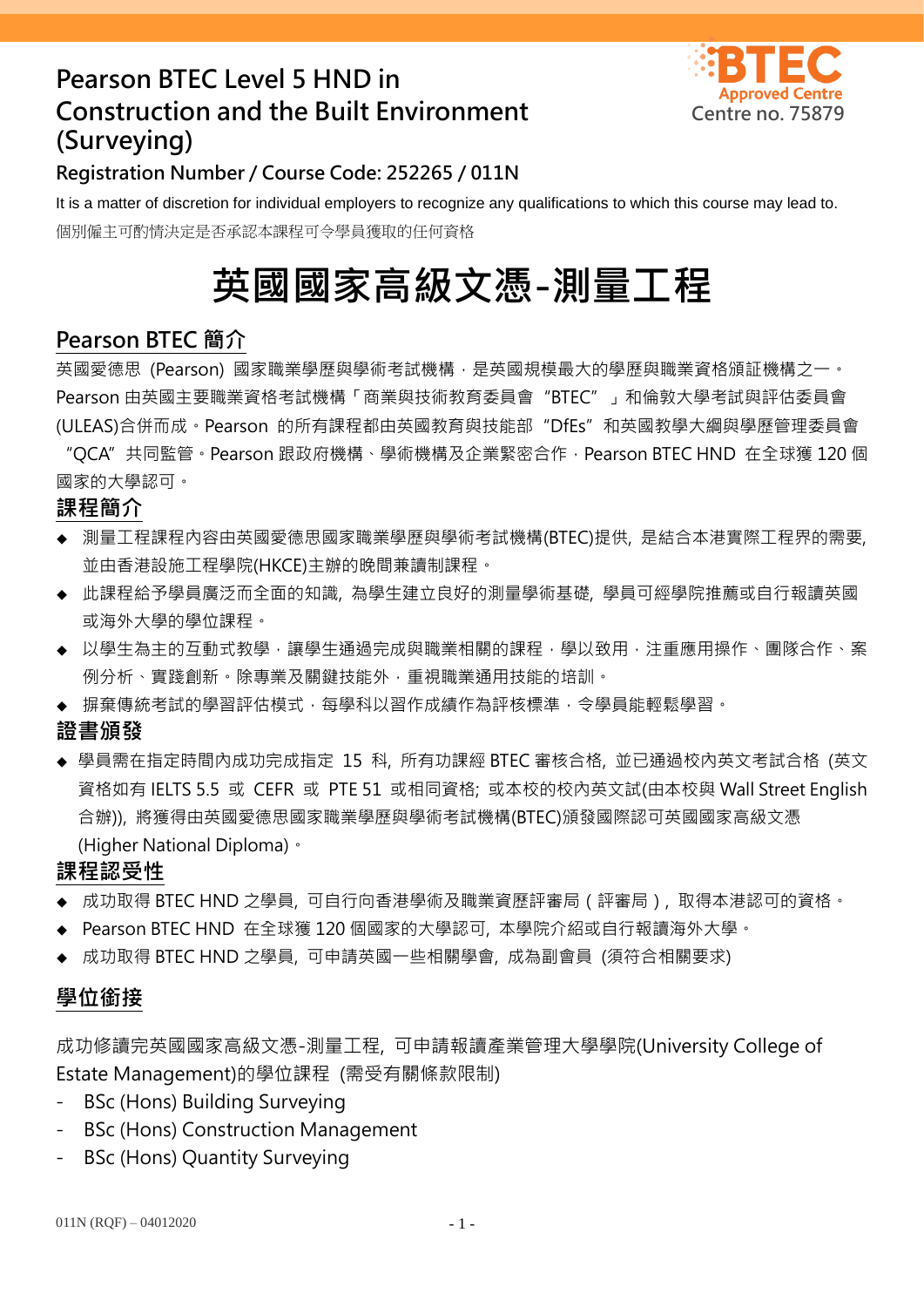## **入學條件**

| 標準入學條件    |                       |                          |                       | 非標準入學條件(需年滿 21 歲) |                          |  |  |
|-----------|-----------------------|--------------------------|-----------------------|-------------------|--------------------------|--|--|
|           |                       | ◆ 中七畢業 (F.7); 或          |                       |                   | 中五畢業並有最少 5 年有關工作經驗及面試; 或 |  |  |
|           |                       | ◆ 中學文憑試畢業 (DSE); 或       |                       |                   | 毅進課程畢業並有最少 3 年有關工作經驗及面   |  |  |
| $\bullet$ | 持有基礎文憑 (OD/PD); 或     |                          |                       | 試; 或              |                          |  |  |
|           |                       | 持有英國國家高級證書/專業證書(HNC/HC); |                       | 有關 10 年工作經驗及面試    |                          |  |  |
|           |                       | 英文要求                     |                       | 英文要求              |                          |  |  |
|           | 1.                    | IELTS 5.5 分或以上 or        |                       |                   | IELTS 5.5 分或以上 or        |  |  |
|           | 2 <sup>1</sup>        | <b>HKDSE Level 3 or</b>  |                       | 2 <sub>1</sub>    | HKDSE Level 3 or         |  |  |
|           | 3 <sub>1</sub>        | HKCEE Level D or         |                       | 3.                | <b>HKCEE Level D or</b>  |  |  |
|           | 4                     | A Level Grade E or       |                       | 4                 | A Level Grade E or       |  |  |
|           | 如不能符合以上英文要求,需要在申請畢業前完 |                          | 如不能符合以上英文要求,需要在申請畢業前完 |                   |                          |  |  |
|           | 成本校舉辦的英文班並通過考試。       |                          | 成本校舉辦的英文班並通過考試。       |                   |                          |  |  |

**學費** (全期學費分 4-8 期繳交, 每期可選擇修讀 1-5 個單元)

| 基本學費                          | 每單元 HK\$4800  |
|-------------------------------|---------------|
| 優惠學費:                         | 每單元 HK\$3200  |
| 早鳥優惠                          |               |
| 現金/EPS 支付:                    | 每單元 HK\$2,800 |
| <u>支票(以期票方式繳付):</u>           | 每單元 HK\$2,700 |
| 早鳥繳費優惠:                       | 每單元 HK\$2,700 |
| <u>(在 1,4,7,10 月繳交之後月分學費)</u> |               |

# **其他費用**

- ◆ 報 名 費 : : HK\$500 (3-4 月成功報名, 可獲卻免報名費)
- ◆ 筆記影印費 : 每科 HK\$300 (學生可自由選擇)
- ◆ BTEC 註冊費 : 三年註冊費 HK\$3,800
- ◆ 英語備試班及考試 : HK\$2.800
- ◆ 因個人原因需要將期票延期或退票, 要收取行政費 HK\$300

# **申請豁免條款 (一經報名, 恕不接受任何豁免申請)**

◆ 申請獲豁免科目必須與 BTEC 課程內容相吻合, 為確保豁免科目符合 BTEC 要求, 學員需跟從指示提供相關的學術文件、成績、申 請豁免科目的 Assignment,以供本學院審核並由 BTEC 最終審核。**豁免審核費每科 HK\$1,000 (成功與否均不設退還)**。

## **授課詳情**

- 授課語言: 以英語及粵語教授,輔以英文講義
- 課程師資 : 講師為註冊工程師(HKIS、RICS、CEng and RPE ); 或註冊設施經理或擁有碩士學歷及教育經驗; 或持有大學學位及相關工作經驗。
- 單元 : 15 單元 ( 共 4-8 個學期, 每學期 2-4 個單元 )
- 筆記 : 僅提供電子筆記
- 授課時間 : 7:00pm-10 : 00pm
- 開課日期: 每年的 3 月 、6 月 、9 月 、12 月
- 截止報名 : 課程開課前兩星期 ( 詳情請向職員查詢 )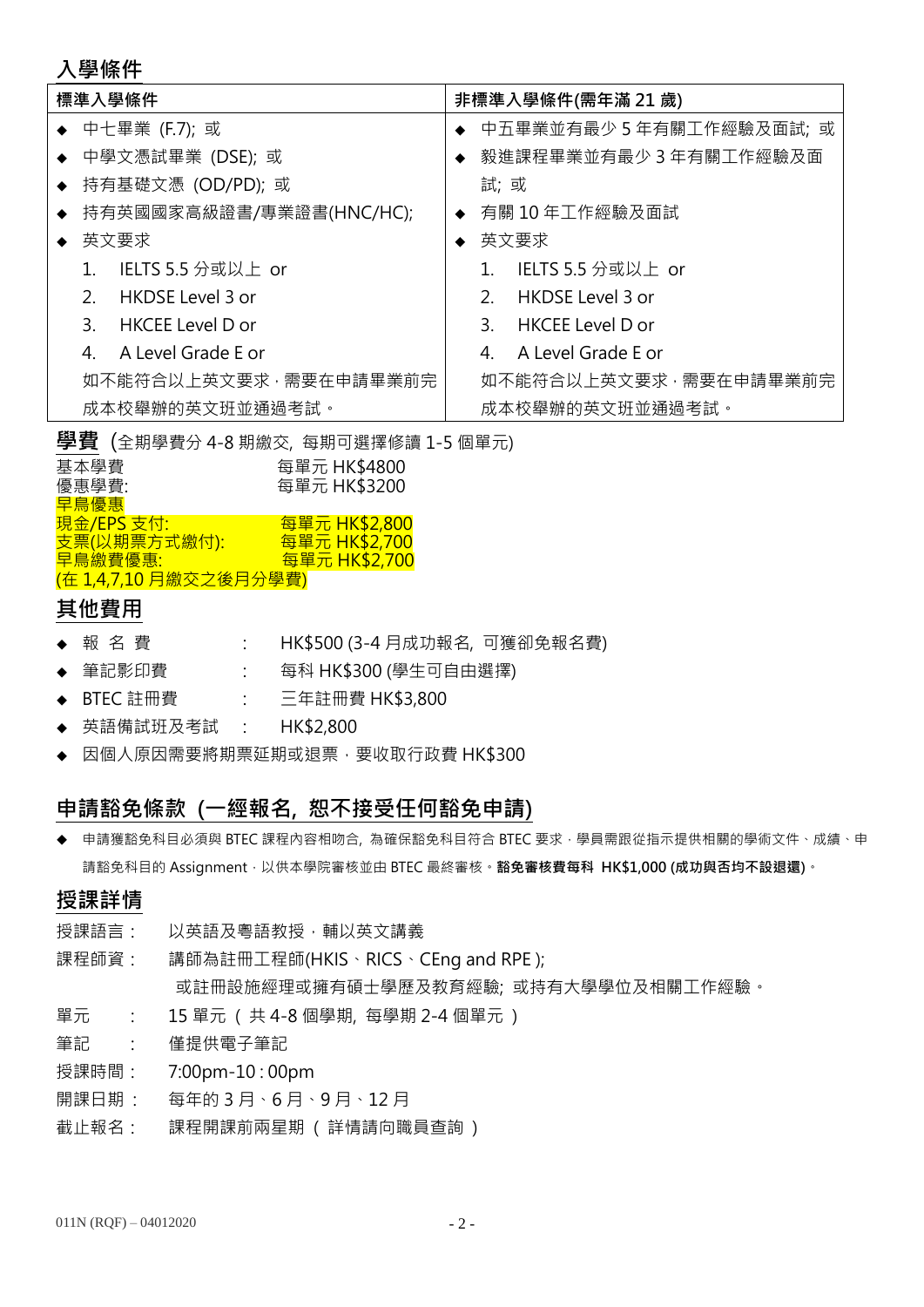# **課程內容 Course Content**

#### **N5E01 – Individual Project**

Formulate a project that will provide a solution to an identified problem. Manage a project within agreed timescales and specification; documenting the process throughout. Evaluate potential project management solutions. Produce a project report and deliver a presentation of the final project outcomes.

#### **N5E02 Construction Technology**

Explain the terminology used in construction technology. Describe the different techniques used to construct a range of substructures and superstructures, including their function and design selection criteria. Identify the different types of civil engineering/infrastructure technology used in support of buildings. Illustrate the supply and distribution of a range of building services and how they are accommodated within the building.

#### **N5E03 Science & Materials**

**Review health and safety regulations and legislation associated with the storage, handling and use of materials on a construction site. Discuss the environmental and sustainability factors which can impact on and influence the material choices for a construction project. Present material choices for a given building using performance properties, experimental data, sustainability and environmental consideration. Evaluate the performance of a given building in respect of its human comfort requirements.** 

#### **N5E04 Construction Practice & Management**

**Describe the construction industry with reference to company structures and other activities. Explain different types of construction companies in the market and their relationships within the tendering process. Discuss the key stages in a construction project, and how Building Information Modelling informs the different stages. Analyse how the construction industry has developed suitable collaboration strategies in support of greater recognition of health & safety.**

#### **N5E05 Legal & Statutory Responsibilities in Construction**

**Examine the process used to obtain planning permission for the construction and alteration of buildings. Discuss the processes and regulations used to control design and to ensure safe buildings. Assess the laws used to ensure that construction sites operate safely and consider adjoining land-users. Analyse how the law of contract and land law are used to sell and lease land and buildings.**

#### **N5E11 Measurement & Estimating**

**Define standard measurement techniques used for taking-off quantities for estimating purposes. Perform taking-off techniques in the production of a range of quantities for a structure. Interpret the principles and techniques of estimating in compiling a final price. Prepare an estimate for a work activity.**

#### **N5E12 Financial Management & Business Practices in Construction**

**Explain the legal status of different types of building companies. Explore different sources of finance available to a construction company and strategies used to manage finance. Evaluate forms of company organisation within the contemporary construction industry. Illustrate the different strategies used by a construction company to manage resources.**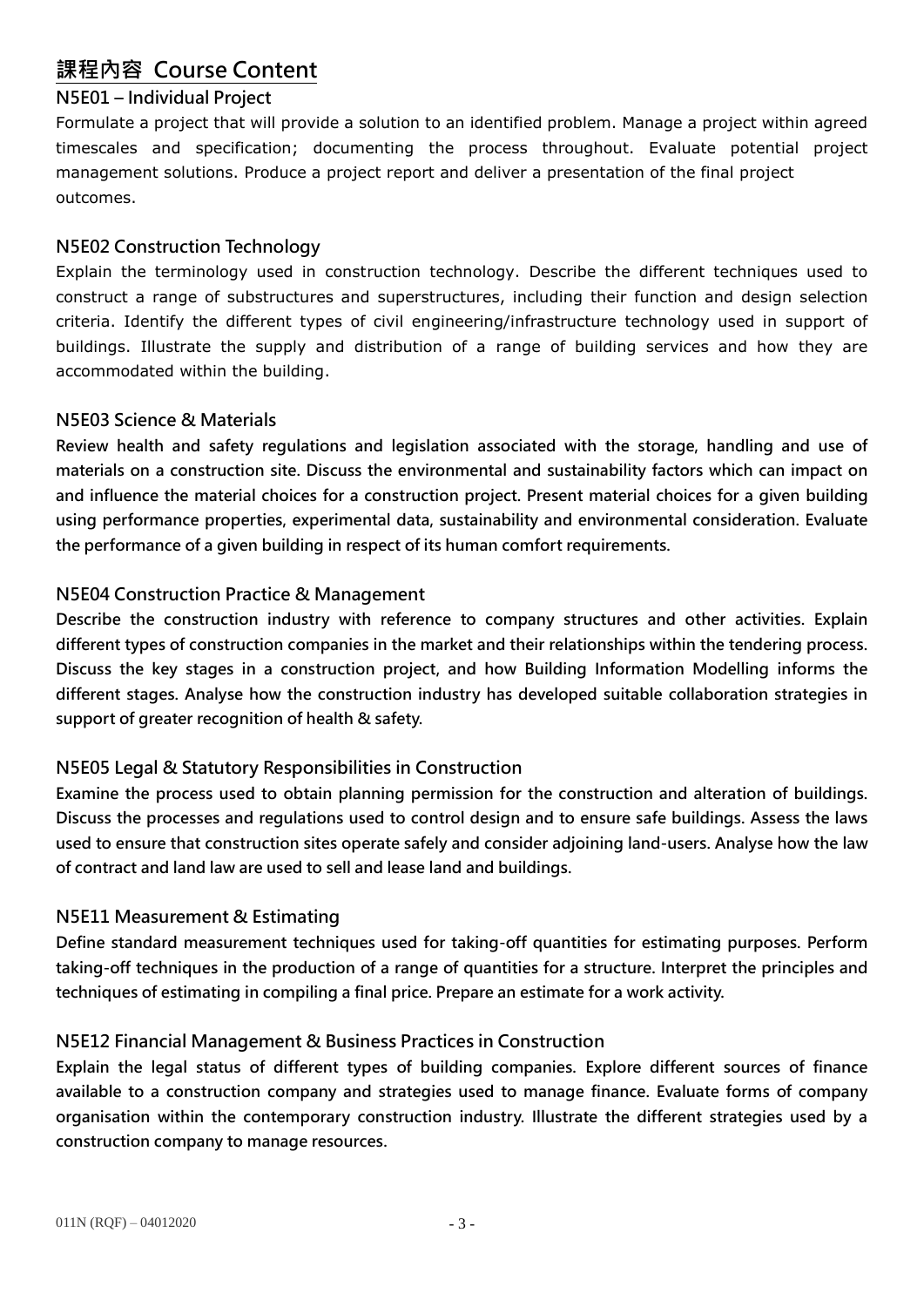#### **N5E13 Tender & Procurement**

**Define what constitutes a tender and the information required for this process. Explain the procedures and contractual arrangement for tendering. Analyse the factors that affect the selection of construction procurement methods. Calculate an estimate for a work activity.**

#### **N5E22 Group Project**

**Assess individual and group skills in order to allocate roles within a collaborative team. Prepare tender documentation; undertaking work appropriate to a defined role within a team. Evaluate own work, and the work of others, in a collaborative team. Plan a construction project, based on the Pearson-set theme, in collaboration with others to ensure good practice in resource management, staffing and project scheduling.** 

#### **N5E23 Contracts & Management**

**Discuss the requirements for a contract in meeting stakeholders' interests. Determine the criteria for the selection of a Contract. Analyse different types of contract and their application to the built environment. Select and prepare an appropriate form of contract for a specific project, specifying the terms and conditions.**

#### **N5E34 Advanced Quantities for Complex Building Projects**

**Apply measurement techniques to a range of complex situations. Produce measured quantities for a range of elements and components on large-scale projects. Develop relevant preamble and preliminary items to given situations. Create measured bills of quantities and schedules using both manual and computer techniques.**

#### **N5E35 Alternative Methods of Construction**

**Examine how the construction industry impacts on the environment, and how changes in the industry can create broader social and economic benefits. Explore alternative construction methods which are fit for purpose in a given context. Discuss government policy implications and health & safety constraints associated with alternative construction methods. Present a design proposal, utilising a selected alternative construction method.**

#### **N5E40 Alternative Energy Systems Design & Installation**

**Calculate a load duration curve from given data relating to a supply situation. Evaluate the principles that underpin the design and installation of alternative methods of power generation and distribution.**

**Discuss the social, political, environmental, and economic factors related to alternative energy systems. Report on the selection of an alternative energy scheme for a given context.**

#### **N5E41 Surveying for Conservation, Renovation & Refurbishment**

**Examine an existing building to determine its character. Investigate methods of building construction. Assess mechanisms of failure and deterioration in historic buildings. Produce a building survey report in support of a proposed conservation, renovation or refurbishment scheme.**

#### **N5E47 Construction Data Management**

**Assess the importance of information management within the construction industry. Evaluate the role of information management and how it can benefit and support intelligent information exchanges. Illustrate the information delivery cycle, in regard to BIM, and how the information management process aids the design, construction and occupation of an asset. Discuss the ways in which information can be captured, shared and managed throughout a project lifecycle.**